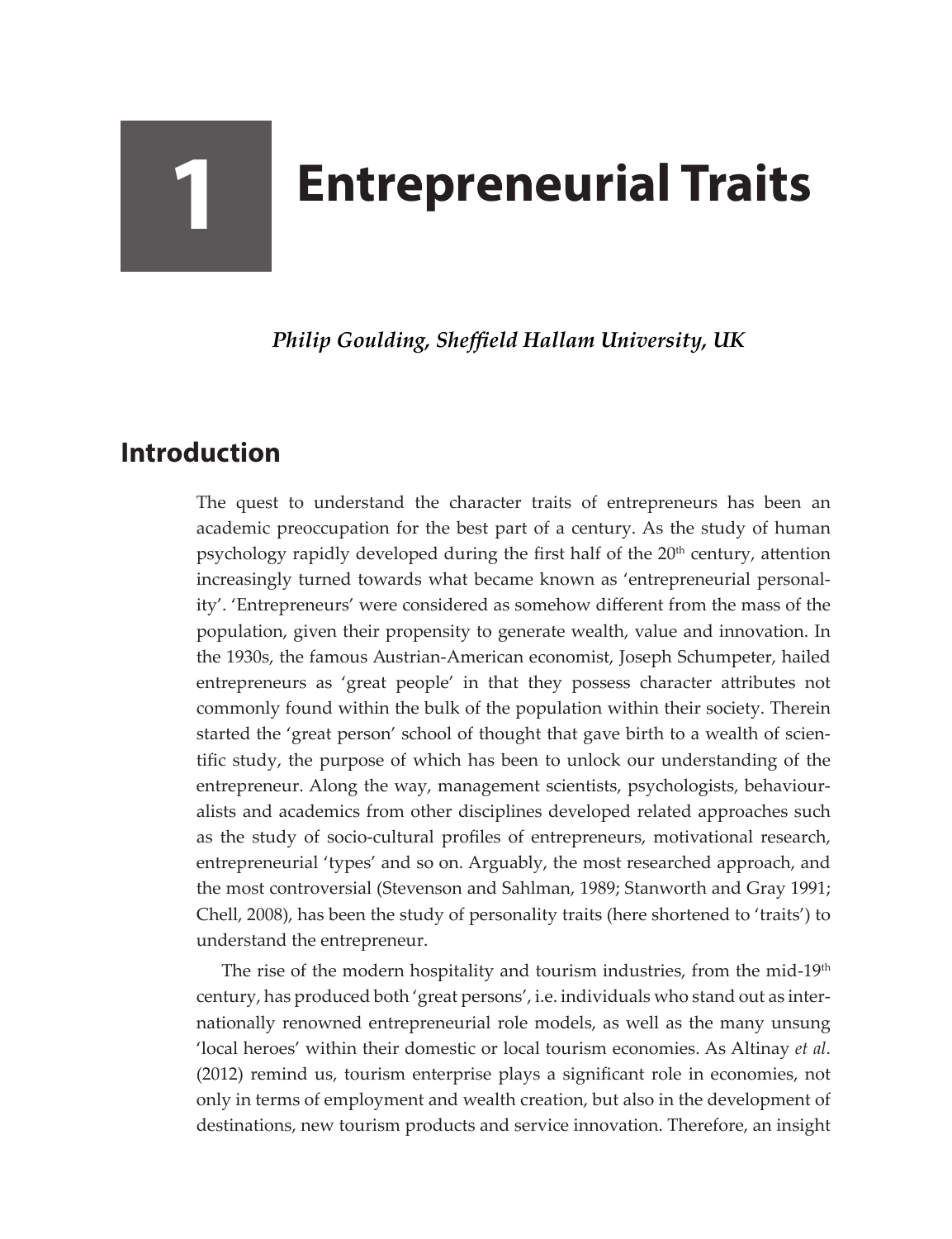into the personality traits of individuals who drive such enterprise and innovation helps us understand the wider processes of entrepreneurship.

The purpose of this chapter, therefore, is to review some of the key concepts and frameworks relating to entrepreneurial trait theory, to apply this to our knowledge of some key individuals in tourism and hospitality and to establish a base from which students can explore further. The chapter aims to establish a knowledge base that can be applied to key contexts of entrepreneurship, that are explored elsewhere in this book, for example social entrepreneurship and franchising.

By the end of this chapter, you should be able to:

- Explain and critically discuss the relevance of entrepreneurial traits;
- $\blacksquare$  Identify and critically examine some of the main conceptual approaches and models of entrepreneurial trait theory;
- Apply your knowledge of entrepreneurial trait theory to individuals within the hospitality and tourism industries.

The chapter begins by examining what we mean by entrepreneurial 'traits' and 'personality'. It will critically examine some of the ways in which empirical studies have attempted to measure 'traits' and appraise some of the entrepreneurial schools of thought. The relationship between risk and entrepreneurial behaviour will then be addressed before a set of conclusions are drawn.

## **Trait theory within the wider knowledge domains of entrepreneurship**

There is no doubt that character or personality traits have been one of the most studied areas of entrepreneurship. However, in order to help us appreciate their role in understanding entrepreneurs, it is useful to position trait theory and concepts within the wider body of knowledge that relates to, or impinges on the character of entrepreneurs.

The 'great person' approach was the first real development of the theory of entrepreneurs. It derived from the study of famous political and military leaders and thus was developed from a leadership perspective (Taylor, 2013). In the 1930s, the economist and political scientist Joseph Schumpeter argued that those individuals who drive forward economic change and wealth creation, essentially through the 'creative destruction' of the existing economic order, possess a particular set of characteristics not found throughout most of the population. His term 'Unternehmergeist' can be translated as 'entrepreneurial spirit' (Chell, 2008).